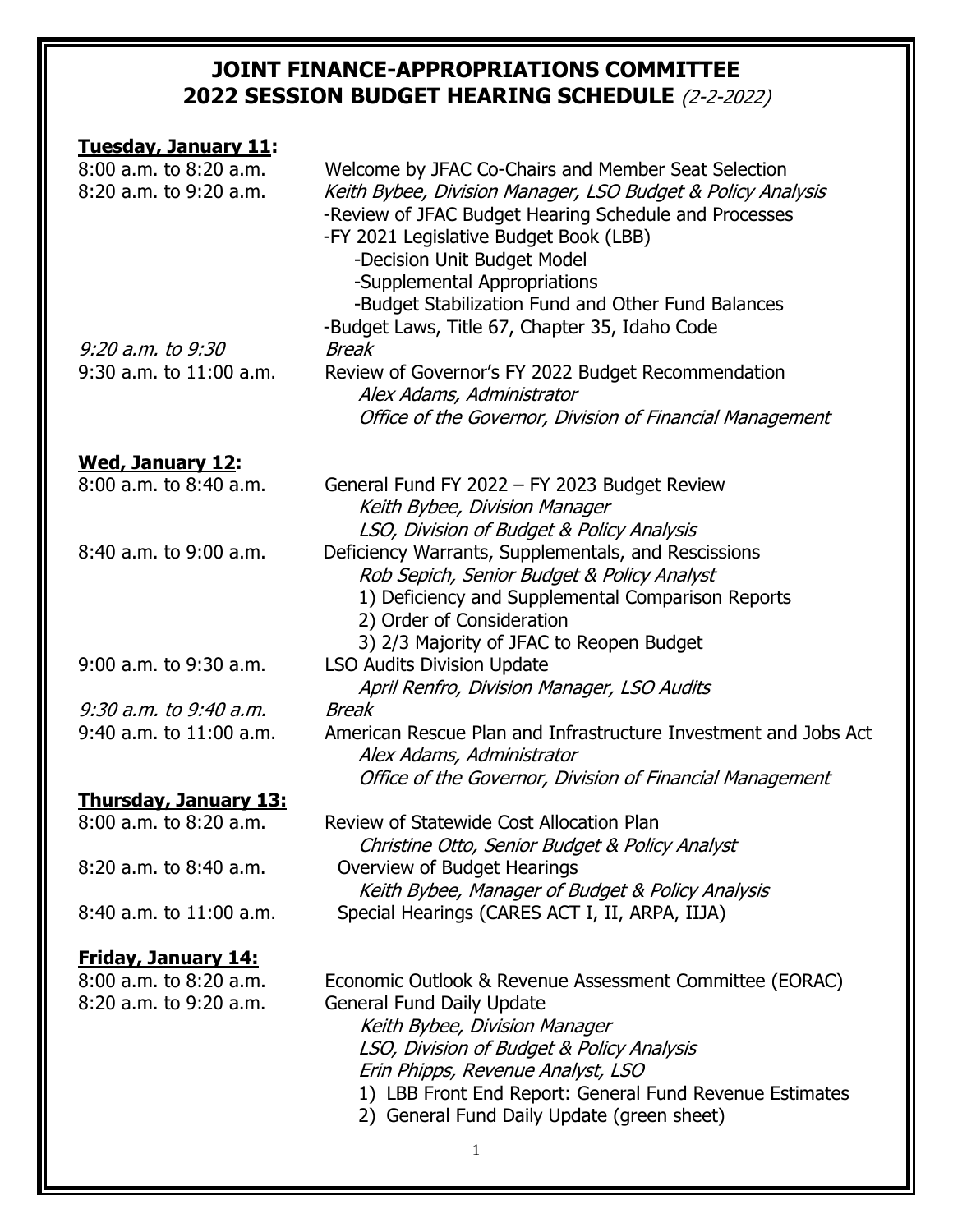9:20 a.m. to 9:40 a.m. Break 9:40 a.m. to 11:00 a.m. JFAC Action on Deficiency Warrants, Supplemental Appropriations or Rescissions

# End of Week 1

Alex Adams, Administrator

Jared Tatro, Deputy Manager

#### **Monday, January 17: IDAHO HUMAN RIGHTS DAY - STATE HOLIDAY**

Office of the Governor, Division of Financial Management

8:00 a.m. to 8:30 a.m. Governor's Revised FY 2022 & FY 2023 Budget Recommendation

8:30 a.m. to 8:45 a.m. The Public Education Stabilization Fund (PESF), §33-1018C, IC

8:45 a.m. to 9:10 a.m. Department of Education 9:10 a.m. to 9:25 a.m. Break 9:25 a.m. to 10:40 a.m. Public School Support (K-12)

#### **Tuesday, January 18:**

| ------------------------- |  |
|---------------------------|--|
| 8:00 a.m. to 9:20 a.m.    |  |

9:20 a.m. to 9:40 a.m. Break 9:40 a.m. to 10:30 a.m. Community Corrections

### **Wed, January 19:**

8:00 a.m. to 9:00 a.m. Department of Water Resources 9:00 a.m. to 9:20 a.m. Wolf Depredation Control Board 9:20 a.m. to 9:30 a.m. Break 10:10 a.m. to 10:40 a.m. State Treasurer 10:40 a.m. to 11:00 a.m. Lieutenant Governor

9:30 a.m. to 10:10 a.m. Department of Agriculture

### **Thursday, January 20:**

8:00 a.m. to 8:30 a.m. PERSI 9:00 a.m. to 9:15 a.m. Break

8:30 a.m. to 9:00 a.m. Division of Human Resources 9:15 a.m. to 10:00 a.m. Office of Information Technology Services 10:00 a.m. to 10:40 a.m. Division of Occupational and Professional Licenses

### **Friday, January 21:**

**Department of Correction** Management Services State Prisons

County & Out-of-State Placements Correctional Alternative Placement Program (CAPP)

# Education & Treatment Medical Services

10:30 a.m. to 11:00 a.m. Commission for Pardons and Parole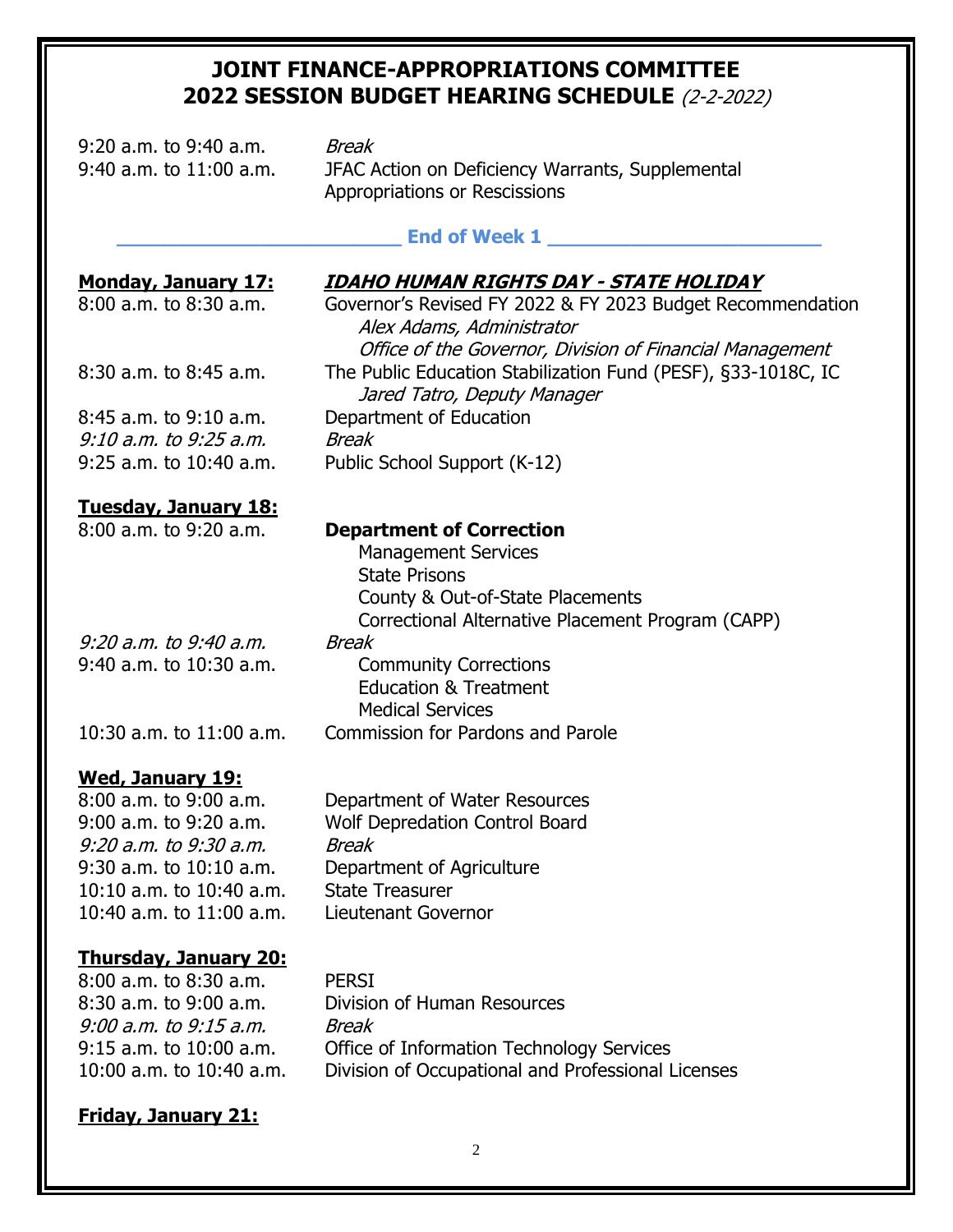| $8:00$ a.m. to $9:00$ a.m.<br>$9:00$ a.m. to $9:20$ a.m.<br>9:20 a.m. to 9:30 a.m.<br>$9:30$ a.m. to 10:00 a.m.<br>10:00 a.m. to $10:30$ a.m.<br>10:30 a.m. to $11:00$ a.m. | Department of Lands<br>Endowment Fund Investment Board<br>Break<br>Division of Veterans Services<br>Office of Drug Policy<br>Commission for Blind and Visually Impaired<br><b>End of Week 2</b> |
|-----------------------------------------------------------------------------------------------------------------------------------------------------------------------------|-------------------------------------------------------------------------------------------------------------------------------------------------------------------------------------------------|
| <b>Monday, January 24:</b>                                                                                                                                                  |                                                                                                                                                                                                 |
| $8:00$ a.m. to $8:30$ a.m.                                                                                                                                                  | <b>State Board of Education Overview</b>                                                                                                                                                        |
| 8:30 a.m. to 9:00 a.m.                                                                                                                                                      | Office of the State Board of Education                                                                                                                                                          |
| $9:00$ a.m. to $9:20$ a.m.                                                                                                                                                  | <b>Charter School Commission</b>                                                                                                                                                                |
| 9:20 a.m. to 9:35 a.m.                                                                                                                                                      | <b>Break</b>                                                                                                                                                                                    |
| $9:35$ a.m. to $9:50$ a.m.                                                                                                                                                  | OSBE - Scholarships & Grants                                                                                                                                                                    |
| $9:50$ a.m. to $10:15$ a.m.                                                                                                                                                 | OSBE – Statewide Programs at College and Universities                                                                                                                                           |
| 10:15 a.m. to $10:40$ a.m.                                                                                                                                                  | <b>Idaho Public Television</b>                                                                                                                                                                  |
| 10:40 a.m. to $11:00$ a.m.                                                                                                                                                  | Division of Vocational Rehabilitation                                                                                                                                                           |

### **Tuesday, January 25:**

8:15 a.m. to 9:00 a.m. Lewis-Clark State College 9:00 a.m. to 9:45 a.m. Boise State University 9:45 a.m. to 10:00 a.m. Break

# **Wed, January 26:**

8:35 a.m. to 9:10 a.m. North Idaho College 9:10 a.m. to 9:25 a.m. Break 10:00 a.m. to 10:35 a.m. College of Eastern Idaho

# **Thursday, January 27:**

8:00 a.m. to 8:45 a.m. Idaho State University 9:35 a.m. to 9:50 a.m. Break

8:00 a.m. to 8:15 a.m. Presidents' Leadership Council President Green, University of Idaho 10:00 a.m. to 10:20 a.m. Boise Internal Medicine Residency 10:20 a.m. to 10:40 a.m. Psychiatry Residency – University of Washington in Boise 10:40 a.m. to 10:55 a.m. Executive Office of the Governor 10:55 a.m. to 11:15 a.m. Division of Financial Management

8:00 a.m. to 8:35 a.m. College of Southern Idaho 9:25 a.m. to 10:00 a.m. College of Western Idaho 10:35 a.m. to 11:00 a.m. Office of the State Controller

8:45 a.m. to 9:10 a.m. Idaho Museum of Natural History 9:10 a.m. to 9:35 a.m. Idaho Dental Education Program 9:50 a.m. to 10:15 a.m. University of Utah Medical Education 10:15 a.m. to 10:40 a.m. Family Medical Residency Programs 10:40 a.m. to 11:00 a.m. Eastern Idaho Medical Residencies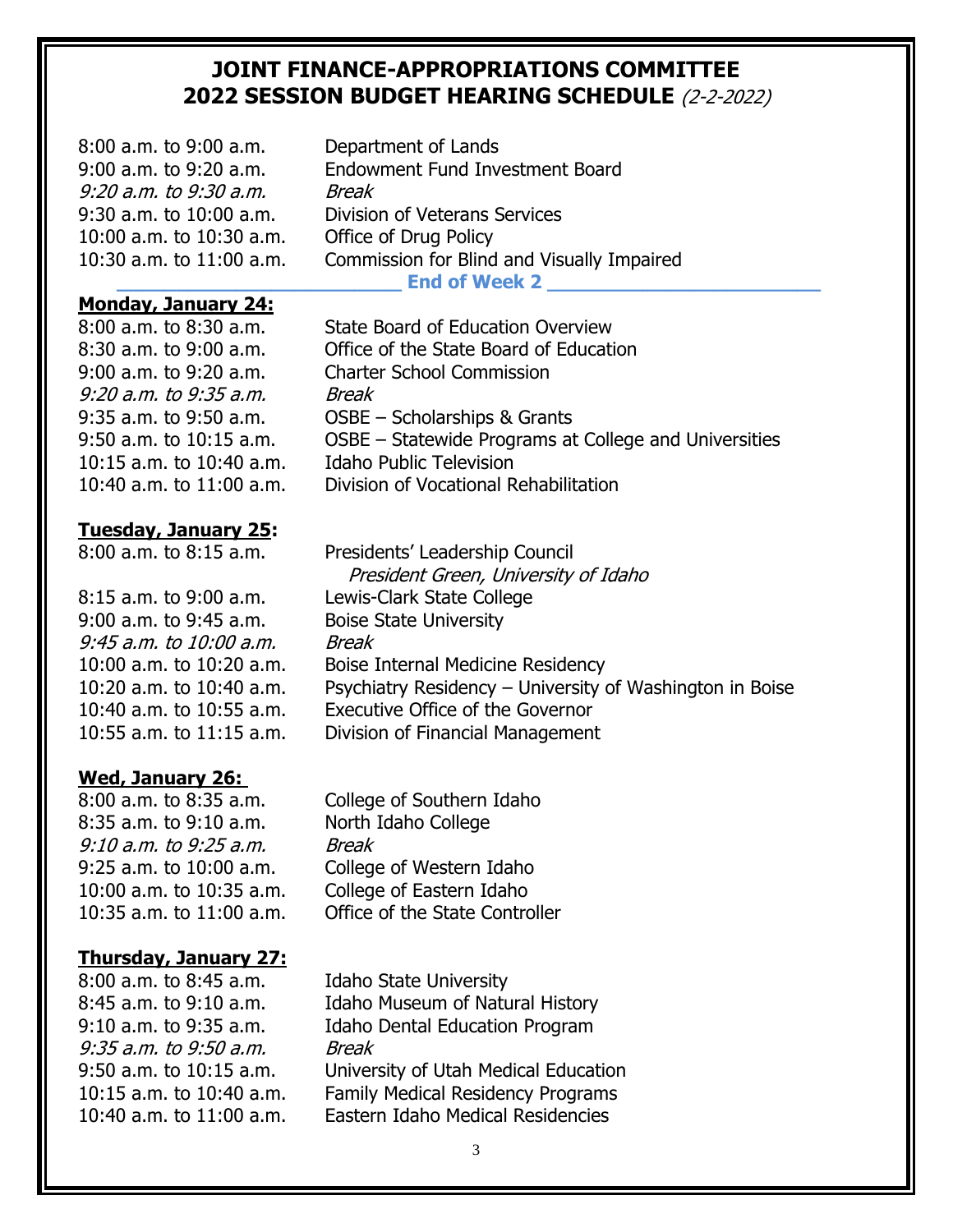# **Friday, January 28:**

| 8:00 a.m. to 8:45 a.m.   |
|--------------------------|
| 8:45 a.m. to 9:10 a.m.   |
| 9:10 a.m. to 9:35 a.m.   |
| 9:35 a.m. to 9:50 a.m.   |
| 9:50 a.m. to 10:15 a.m.  |
| 10:15 a.m. to 10:40 a.m. |
| 10:40 a.m. to 11:00 a.m. |

University of Idaho. Forest Utilization Research Geological Survey **Break** Agricultural Research and Extension Services WIMU Veterinarian Education WWAMI

### End of Week 3

8:45 a.m. to 9:10 a.m. Child Welfare 9:30 a.m. to 9:45 a.m. Break 9:45 a.m. to 10:05 a.m. Service Integration 10:05 a.m. to 10:30 a.m. Division of Welfare 10:30 a.m. to 11:00 a.m. Division of Medicaid

9:00 a.m. to 9:20 a.m. Licensing & Certification 9:20 a.m. to 9:40 a.m. Break 10:00 a.m. to 10:20 a.m. Mental Health Services 10:40 a.m. to 11:00 a.m. Public Health Services

### **Wed, February 2:**

9:20 a.m. to 9:30 a.m. Break 10:10 a.m. to 10:35 a.m. Idaho Liquor Division

# **Monday, January 31: Department of Health & Welfare**

8:00 a.m. to 8:45 a.m. Department of Health & Welfare (Director's Overview) 9:10 a.m. to 9:30 a.m. Services for Developmentally Disabled

### **Tuesday, February 1: Department of Health & Welfare**

8:00 a.m. to 8:20 a.m. Domestic Violence Council 8:20 a.m. to 8:40 a.m. Developmental Disabilities Council 8:40 a.m. to 9:00 a.m. Indirect Support Services 9:40 a.m. to 10:00 a.m. Substance Abuse Services 10:20 a.m. to 10:40 a.m. Psychiatric Hospitalizations

8:00 a.m. to 9:00 a.m. Department of Fish and Game 9:00 a.m. to 9:20 a.m. Office of Species Conservation 9:30 a.m. to 9:50 a.m. Idaho Commission on the Arts 9:50 a.m. to 10:10 a.m. Commission on Hispanic Affairs 10:35 a.m. to 11:00 a.m. Idaho Lottery Commission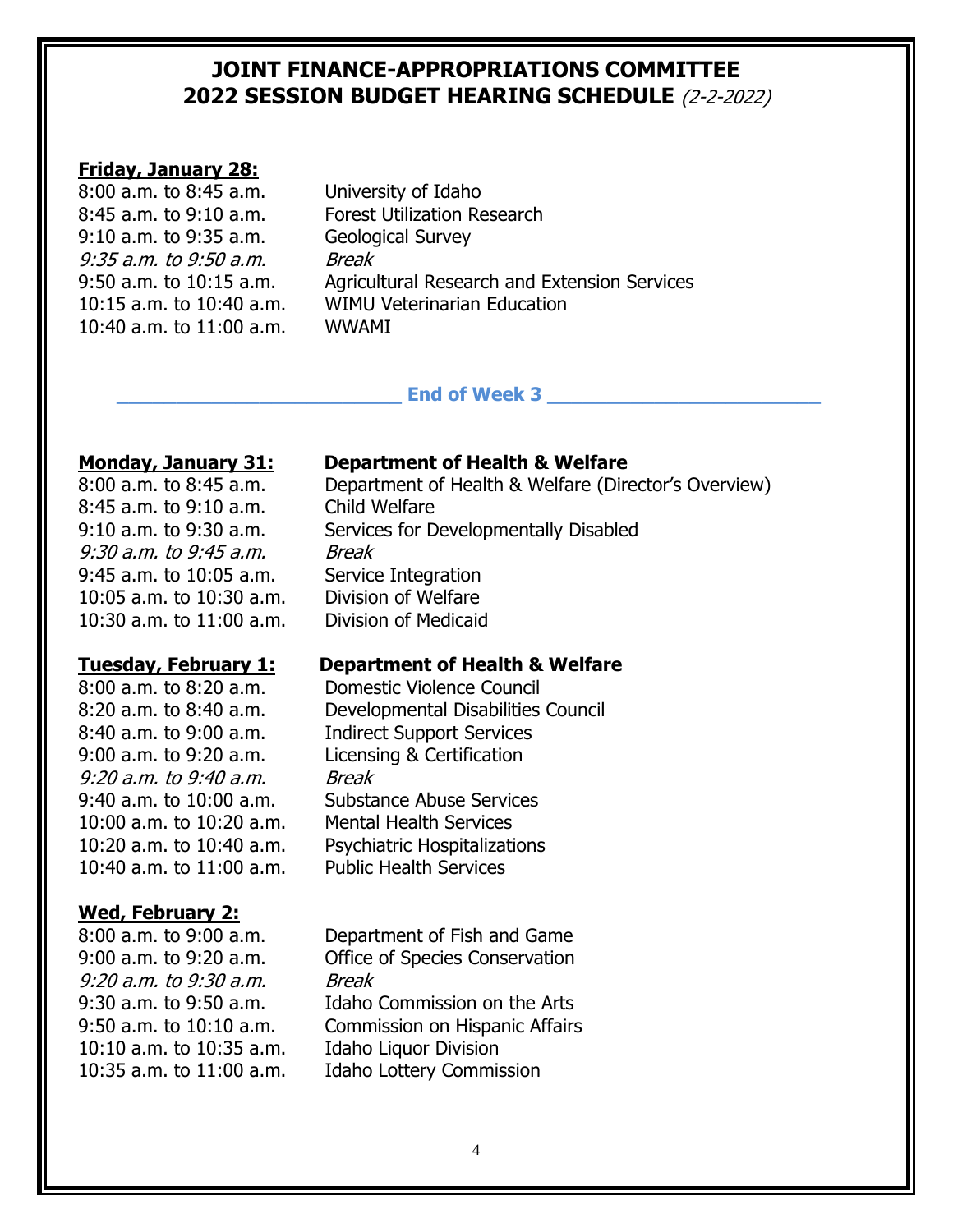# **Thursday, February 3:**

9:30 a.m. to 9:45 a.m. Break 10:10 a.m. to 10:25 a.m. Bond Payment Program 10:25 a.m. to 10:40 a.m. Capitol Commission

# **Friday, February 4:**

8:30 a.m. to 9:00 a.m. Judicial Council 9:00 a.m. to 9:30 a.m. Guardian Ad Litem 9:30 a.m. to 9:45 a.m. Break

8:00 a.m. to 9:00 a.m. Department of Environmental Quality 9:00 a.m. to 9:30 a.m. Soil and Water Conservation Commission 9:30 a.m. to 10:10 a.m. Department of Administration 10:40 a.m. to 11:00 a.m. Permanent Building Fund

8:00 a.m. to 8:30 a.m. Judicial Branch – Court Operations 9:45 a.m. to 10:25 a.m. Department of Juvenile Corrections 10:25 a.m. to 11:00 a.m. **Supplemental Appropriations:** Public School Support

Career Ladder Pupil Transportation Idaho Digital Learning Academy School Nutrition Program

Office of the State Board of Education Office Space for New Employees Arts in Public Schools Idaho Cattle Foundation Disbursement

Department of Health and Welfare

Home and Community Based Services Medicaid Expansion Funding Expansion Federal Reduction Receipt Authority Drug Assistance Program Receipt Authority State Hospital South - Institute of Mental Disease Billing State Hospital West - Joint Accreditation Domestic Violence Council - Domestic Violence Grants

# **End of Week 4 Let us a set of Week 4**  $\blacksquare$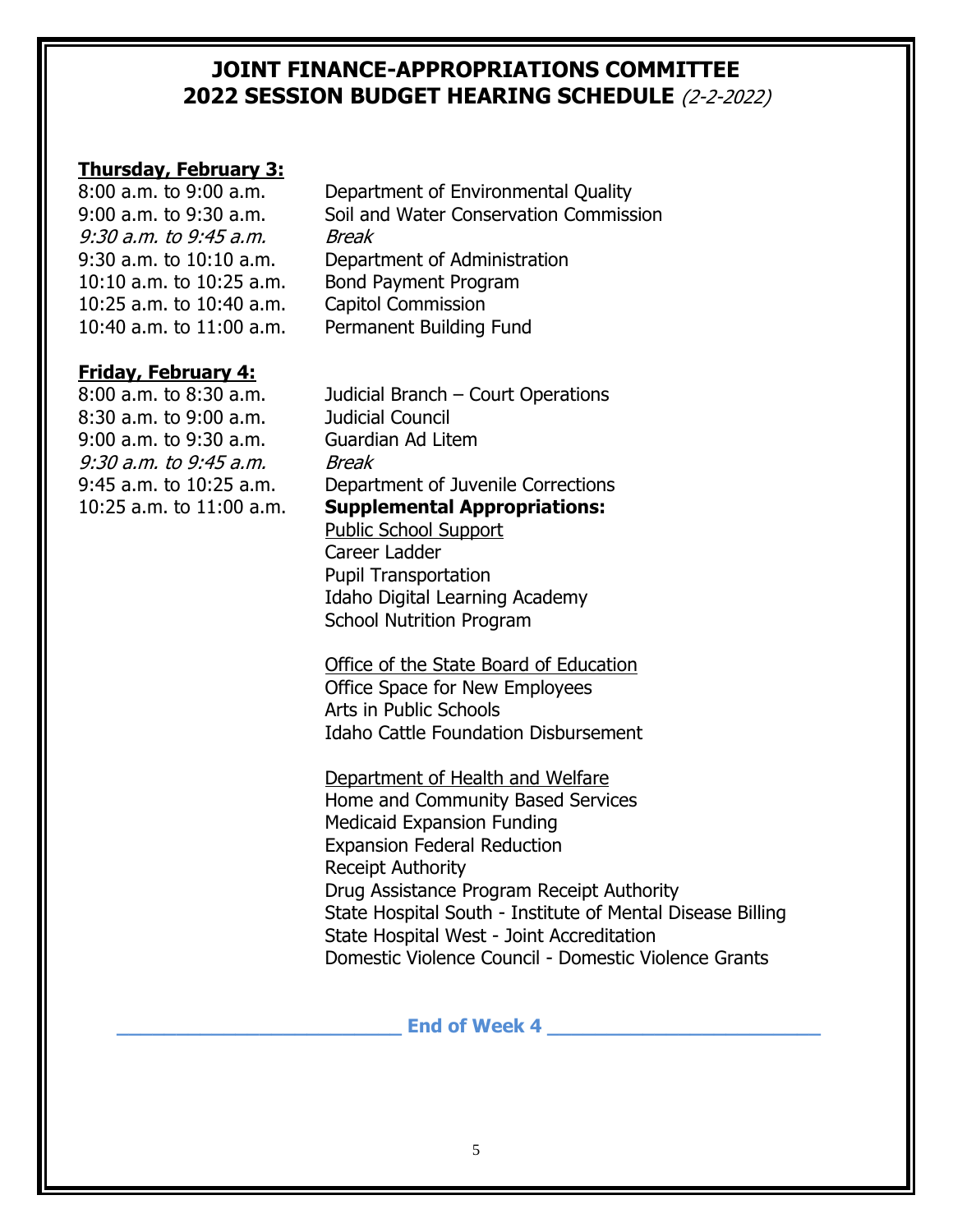# **Monday, February 7:**

8:00 a.m. to 8:25 a.m. Commission on Aging 9:15 a.m. to 9:30 a.m. Break 9:30 a.m. to 9:55 a.m. Historical Society 10:20 a.m. to 10:45 a.m. STEM Action Center

8:25 a.m. to 8:50 a.m. State Independent Living Council 8:50 a.m. to 9:15 a.m. Commission for Libraries 9:55 a.m. to 10:20 a.m. Public Utilities Commission

# **Tuesday, February 8:**

8:00 a.m. to 8:20 a.m. Brand Inspection 8:20 a.m. to 9:05 a.m. Idaho State Police 9:05 a.m. to 9:25 a.m. POST Academy 9:25 a.m. to 9:40 a.m. Break 9:40 a.m. to 10:00 a.m. Racing Commission 10:00 a.m. to 10:30 a.m. Industrial Commission 10:30 a.m. to 11:00 a.m. Secretary of State

# **Wed, February 9:**

8:55 a.m. to 9:10 a.m. TechHelp 9:10 a.m. to 9:25 a.m. Break 9:55 a.m. to 10:35 a.m. Department of Labor

# **Thursday, February 10:**

8:45 a.m. to 9:05 a.m. Board of Tax Appeals 9:05 a.m. to 9:25 a.m. Break

# **Friday, February 11:**

9:00 a.m. to 9:30 a.m. Department of Finance 9:30 a.m. to 9:45 a.m. Break 9:45 a.m. to 10:15 a.m. Department of Insurance

8:00 a.m. to 8:40 a.m. Career Technical Education 8:40 a.m. to 8:55 a.m. Small Business Development Centers 9:25 a.m. to 9:55 a.m. Department of Commerce 10:35 a.m. to 10:55 a.m. Workforce Development Council

8:00 a.m. to 8:45 a.m. Idaho State Tax Commission 9:25 a.m. to 9:45 a.m. Change in Employee Compensation (CEC) Committee Report 9:45 a.m. to 10:55 a.m. Review of JFAC Statewide Budget Decisions Keith Bybee, Division Manager LSO, Division of Budget & Policy Analysis

8:00 a.m. to 9:00 a.m. Department of Parks and Recreation 10:15 a.m. to 10:35 a.m. Idaho Educational Services for the Deaf & Blind 10:35 a.m. to 11:00 a.m. Supplementals or Rescissions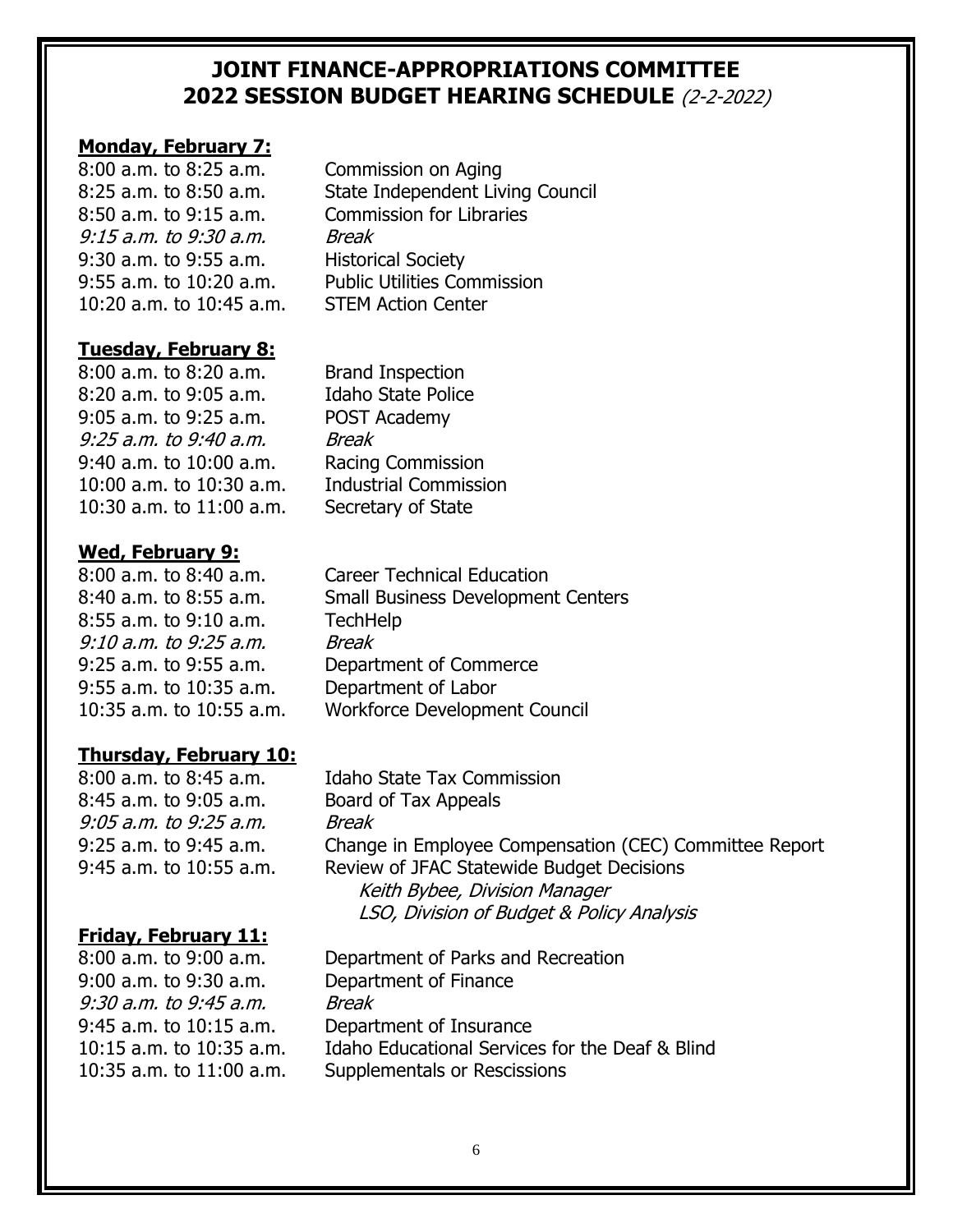**\_\_\_\_\_\_\_\_\_\_\_\_\_\_\_\_\_\_\_\_\_\_\_\_ End of Week 5 \_\_\_\_\_\_\_\_\_\_\_\_\_\_\_\_\_\_\_\_\_\_\_**